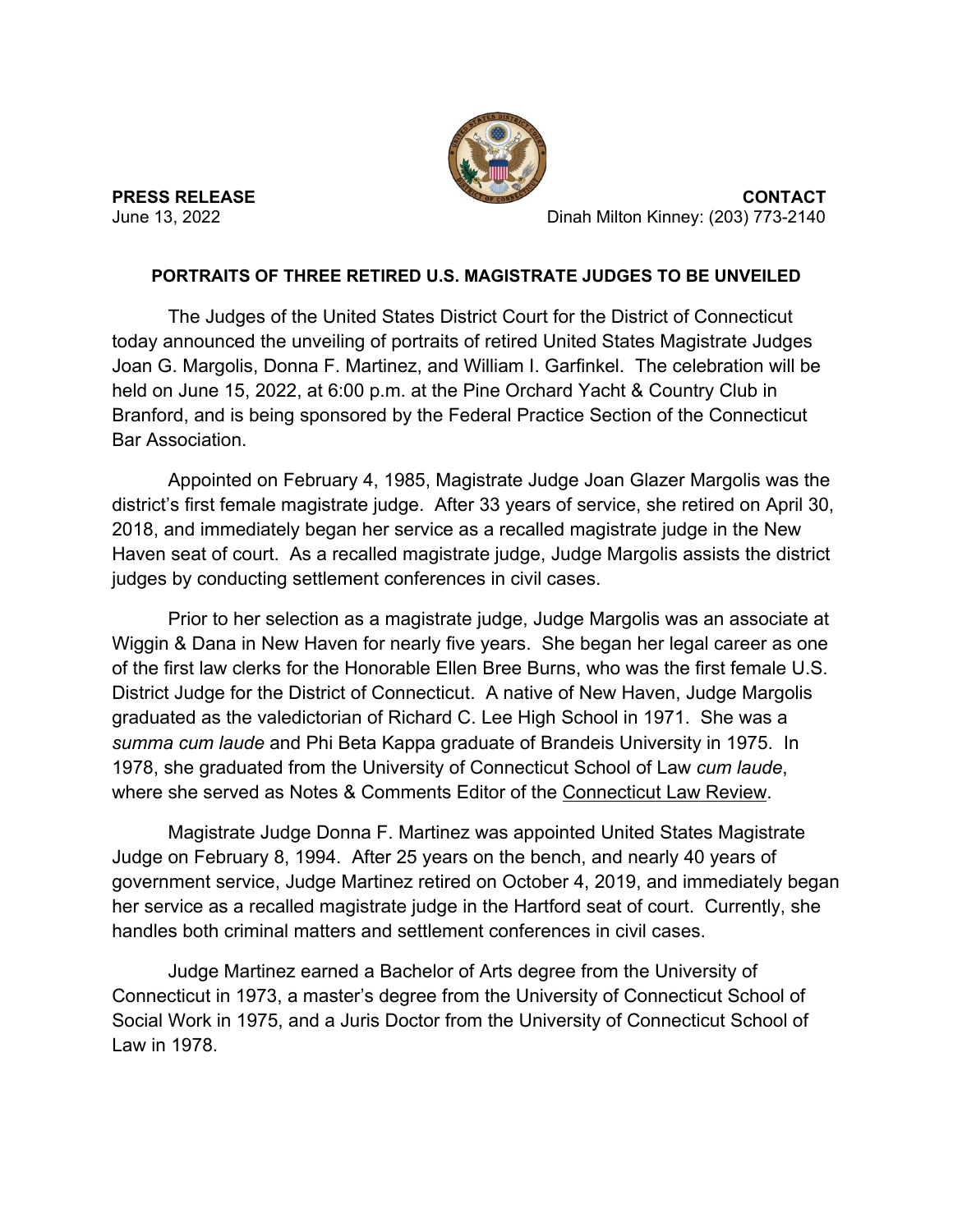Judge Martinez started her legal career as an Assistant Corporation Counsel at City Hall in Hartford. She joined the United States Attorney's Office for the District of Connecticut in 1980, representing the government in all types of civil and criminal litigation for almost 15 years. When she left in 1994, Judge Martinez was serving as the United States Attorney's Chief of the Organized Crime/Drug Enforcement Task Force.

Judge Martinez has taught at the United States Department of Justice Advocacy Institute and at Yale Law School. She has been a member of the Connecticut Bar Association, the Federal Bar Association and the Federal Magistrate Judges' Association, and she is a past President and Vice-President of the Oliver Ellsworth Chapter of the American Inns of Court.

Magistrate Judge William I. Garfinkel was appointed United States Magistrate Judge on November 22, 1996. He retired on February 26, 2021, after more than 24 years of service, and resumed his service as a recalled magistrate judge on June 1, 2022.

Judge Garfinkel graduated from Yale College *summa cum laude* in 1977, and thereafter pursued graduate studies in history before attending Yale Law School. Upon earning his Juris Doctor in 1981, he served as a law clerk to former United States District Judge Frederick B. Lacey in Newark, New Jersey.

Prior to his selection to the bench, Judge Garfinkel practiced civil litigation as a partner at the Waterbury office of Carmody & Torrance. Before joining the law firm in 1987, he worked as an associate at Wiggin & Dana and taught for four years at the University of Bridgeport School of Law (now Quinnipiac Law School). Judge Garfinkel started his legal career as an Assistant District Attorney in New York County.

Judge Garfinkel is a past recipient of the Judicial Award of the Connecticut Trial Lawyers Association, the Distinguished Service Award of the Connecticut Chapter of the American Board of Trial Advocates, and the Honorable Robert C. Zampano Award for Excellence in Mediation awarded by Community Mediation, Inc. He has created and taught courses at Yale College, including Crime and Criminal Justice in America and Child, Family and State.

"Judges Margolis, Martinez and Garfinkel all served our court with distinction, and continue to do so as recalled magistrate judges. Over the last several decades they have been invaluable in their role as magistrate judges and our district is pleased to collaborate with the Federal Practice Section to honor them with this special celebration. Their abiding commitment to the administration of justice has provided thousands of litigants with fair and equitable access to the courts," said Chief U.S. District Judge Stefan R. Underhill.